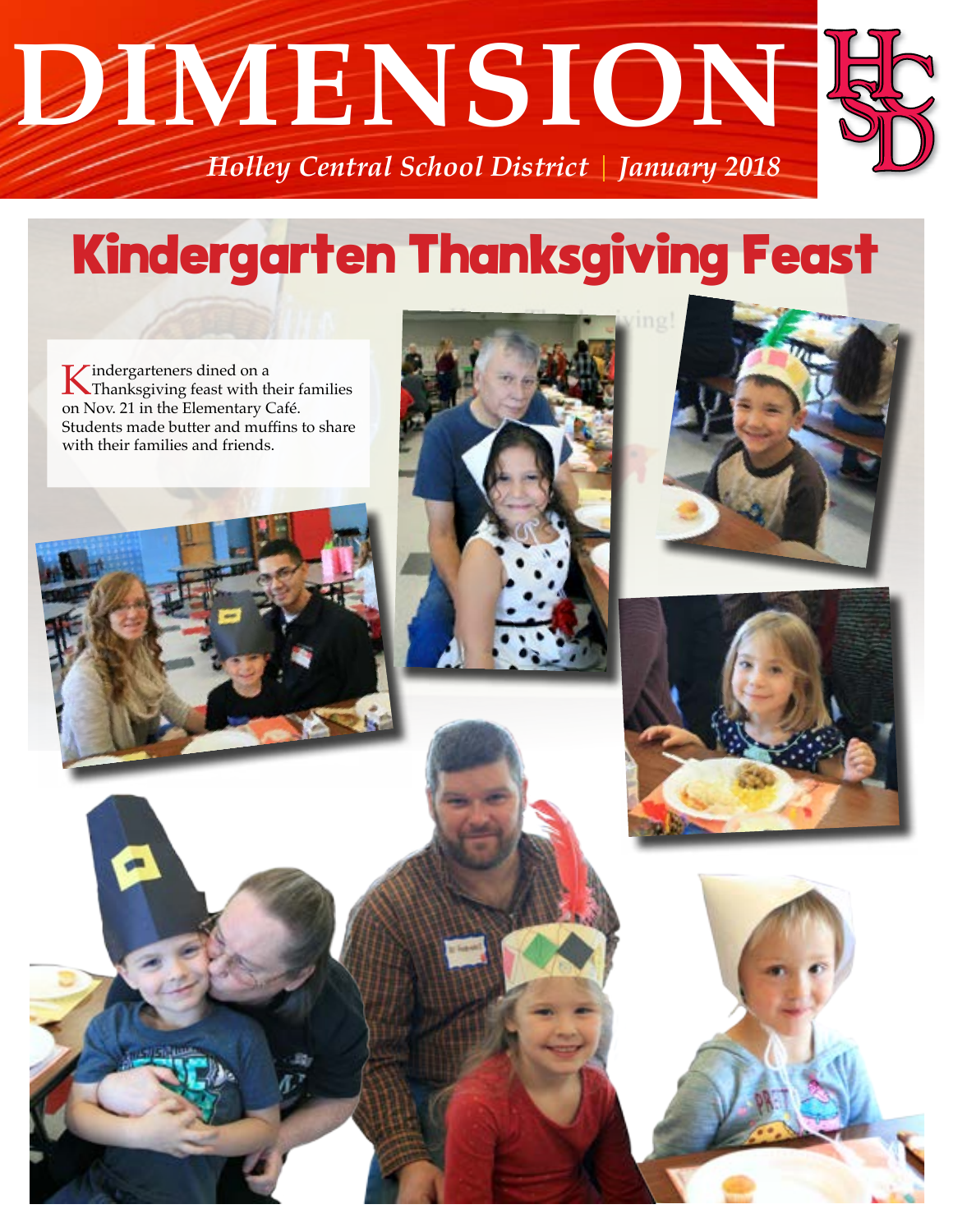### **Superintendent's Message**

**H**ow quickly the holiday season sneaks<br>
up on us, yet it is gone in an instant. I hope that you and your family had a very happy and safe holiday! As school resumes in January, the busiest time of the school year begins for us. We begin the work of developing next year's school budget in accordance with the parameters established by the Board of Education. The budget development culminates with the school budget vote in May, so you can see that the budget process extends over a long period of time. Uppermost in our minds is to present a budget to the community that addresses our educational needs, yet is one that the community can afford. School budget development is serious business, but these five months are also full of concerts, art shows, awards programs, proms, dances, yearbooks and graduation ceremonies that celebrate our students.

Recognition is a huge motivator. I am proud that, in the Holley school district, we recognize students on their efforts in a variety of ways, such as the events mentioned above. These activities and events are well-attended by parents, grandparents and friends. It's great to see the proud smiles on students as they are recognized for jobs well done. For me, the second semester always goes by quickly as we close out one school year and simultaneously plan for the next school year. The second semester is also filled with all kinds of testing and assessments, and our students and staff work very hard throughout the school year to prepare for these evaluations. We have been successful in this endeavor, and the key to this has been the strong relationship between home and school. The district cannot possibly accomplish all of the above-mentioned tasks alone without the collaboration and help from home. We greatly appreciate all that you do not only to help your child, but also the district as a whole. As we move forward, let's continue to further strengthen the bond that exists in the district between home and school. In doing so, our students become the ultimate winners!

Permit C. Alfreda

Robert C. D'Angelo Superintendent of Schools

### **Holley Interact Club Helps** with Holley Days of Shopping **Setup**

In early December<br>
Hellen Internet Gl In early December, Holley Interact Club volunteered to set up the Elementary Primary Gym for the Holley Days of Shopping event on Dec. 7-8. The students worked with Social Worker Samantha Zelent to bring donated gift items to the Elementary School, sort them into



categories, and arrange them on tables, floors, shelves and the stage so that district families could shop for holiday presents. The shopping event helped 56 families, including 132 children, receive gifts this year. Any remaining items went to the Community Center. "We cannot thank the community and local organizations enough for the support we received this year," said Kelly Bates, Elementary School social worker and coordinator of Holley Days of Shopping. "Everyone who donated their time, money and/or gifts made this event possible. I am so proud to be a part of such a dedicated community and district!" Thank you to Christopher Mitchell Funeral Homes, Inc., Clarendon Lions Club, Crosby's, Dr. Daniel Schiavone, Holley Rotary Club, The Whole Approach, and many community members for their donations. Just like the back of the students' t-shirts states, this community believes in "Service Above Self."

### **Pizza Peels are a Work in Progress**

High school students in Brandi Zavitz's art class are painting landscapes onto pizza peels as part of an art display at Dustin's Pizzeria. This fall, students took photos of Holley landmarks, and they are now replicating these photos as painted landscapes onto the peels. Pizza peels are wooden paddles used to remove pizzas from the restaurant's ovens.

Students in Evinn Neadow's art class are recreating menu items on their peels. For more information about this project, refer to the article "Art Students Working on a Display for a Local Business" in the December 2017 issue of the Dimension newsletter.

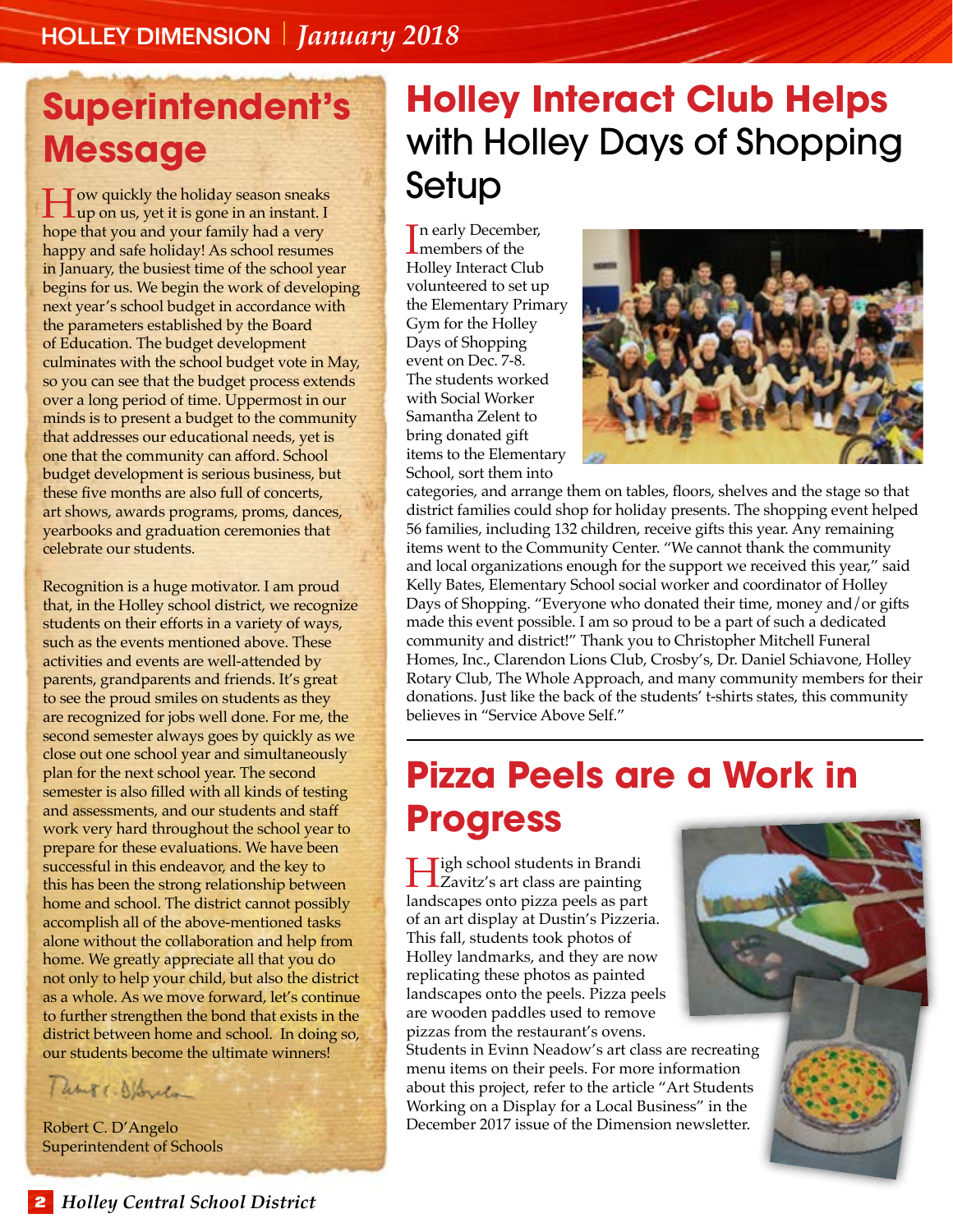#### Holley Dimension *January 2018*

# Flementary Chorus Gives the Gift of Music

*by Sally Martin, Music Teacher*

The Elementary Choruses entertained shoppers at the Kiwanis Club Craft Fair in Brockport<br>on Sunday, Dec. 3. For the fourth graders, it was their first concert. They sang "Minka," a<br>Reggian following and "Gilver Balls". Russian folk song, and "Silver Bells."

The fifth and sixth graders sang "The Christmas Song (Chestnuts Roasting on an Open Fire)." Their second piece was titled "Christmas on the Beach at Waikiki." Wouldn't it be wonderful to be in Hawaii for Christmas? They sang a song about Christmas bells and a silly song about when Santa got stuck in a chimney.

Both Choruses joined together and sang "Little Saint Nick," a song written by two of the Beach Boys. Shoppers and parents joined the choruses for their favorite sing-a-long songs.

# as Students Display (Nusical Talents in December

*by Hannah Bock, Music Teacher*

Folley elementary musicians had a very busy December! On Dec. 2, a number of Elementary Band students performed at the Tree Lighting Ceremony in Holley. At the fire hall, they performed holiday classics such as "Rudolph the Red-Nosed Reindeer," "Jingle Bells" and "Up on the Housetop." These students volunteered to perform in small ensembles. They selected their music and worked hard to spread their gift of music throughout the community.

On Dec. 3, the Elementary Band performed at Java Junction for the Brockport community.

Band and chorus students performed once again at The Mall at Greece Ridge. Band students performed holiday standards in small group performances, while fourth through sixth grade chorus members delighted family and community members with seasonal songs.

Holley Elementary Band and Chorus members concluded their musical holiday season with a winter concert on Dec. 12 and an annual sing-a-long on Dec. 22.

### **ES Student Council Raises Money**  to Help a Former Student

*by Sally Martin, ES Student Council Advisor*

**P**lease join the Holley Elementary Student Council as we raise funds to support Sierra Mendes, a former Holley student. Five years ago, Sierra was involved in a serious car accident that severely injured her legs. She is She is doing wonderfully now, but her right leg hurt so bad she **chose** to get rid of it! She now has a brandnew prosthetic leg. After a great deal of hard work and determination, there are very few things she cannot do with her new leg, except for one of her favorites, running. We're hoping to raise money to help her purchase a running blade for her prosthetic leg so she can run with her sister again. Thank you for your support of us in this fundraiser!





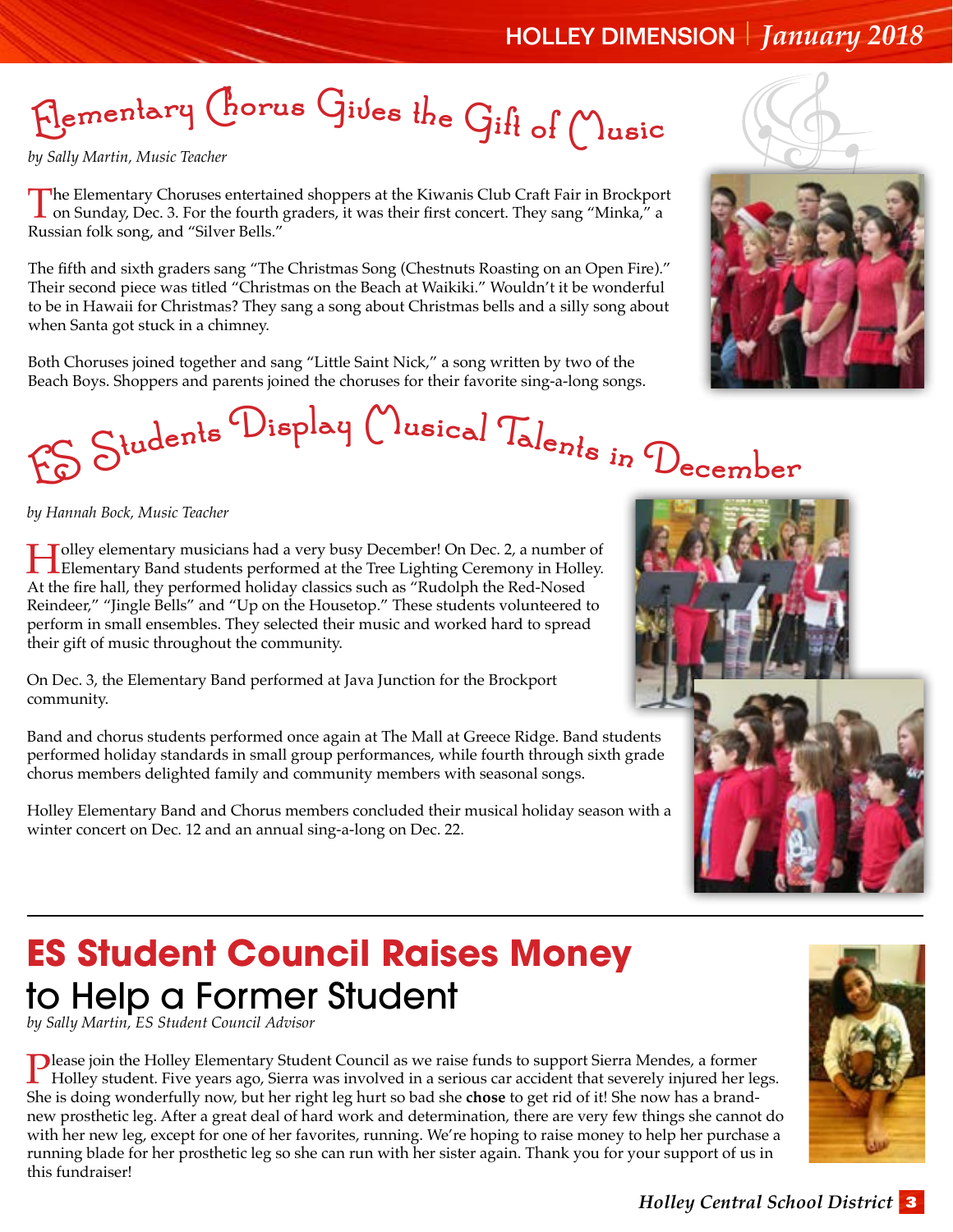### **Pre-K is Thankful in November**

In November, Amie Callen's and Alexa Downey's Pre-K<br>classes celebrated Thanksgiving in the Elementary Café with n November, Amie Callen's and Alexa Downey's Pre-K a delicious breakfast of pancakes, sausages and apple turnovers provided by the cafeteria staff. They were thankful for such a great meal!



### **College Acceptances**

We are pleased to announce that Andrea<br>
Payne was accepted to Cazenovia<br>
Callage with a \$98,000 askelseshing Andrew College with a \$88,000 scholarship; Andrew Moseman was accepted to Keuka College with an Alumni Scholarship of \$75,000 and Roberts Wesleyan College; Tiffany Rowley Vega was accepted to Monroe Community College and Genesee Community College; Nathan Towne was accepted to Roberts Wesleyan College; Sonya Kordovich was accepted to The College at Brockport; and Hannah Bailey was accepted to the University at Buffalo. Congratulations!

### **Alternative High School Hosts Thanksgiving Feast**

C tudents from the Alternative High School hosted a Thanksgiving Feast for their families on Nov. 17 in the Holley Elementary Café. They prepared all of the side dishes, including stuffing, corn casserole and potatoes, and they also made all of the desserts. They learned how to prepare and carve the turkeys alongside the cafeteria staff.



There are currently 18 students in the program, and many of their families attended the Feast. The students eagerly pointed out which dishes they prepared to their families. They proudly introduced the Holley faculty and staff members to their families as part of their extended "family" support system at school. For students whose family members couldn't attend the feast, faculty and staff members dined with them.

The students in the Alt High program are ones who aren't as successful in the structure of traditional high school and benefit from smaller classes and more individual attention. Some of the students transition to attending Holley MS/ HS for part of the day or attend Monroe 2–Orleans BOCES Career and Technical Education for half a day and then spend the rest of their day at the Alt High, which is housed in the Holley Elementary School building. When the students graduate from the Alt High program, many of them attend community college, join the military or accept employment. These students learn to create their own definitions of success and become independent. A lot of them enjoyed the opportunity to showcase their culinary skills at the Thanksgiving Feast.

### **Soaring Award**

I Holley Board of Education (BOE) member Melissa Ierlan received the "Soaring to New Heights" award at the Holley BOE meeting on Nov. 20. This award is given monthly to deserving students and adults who go above and beyond expectations, and lend their skills and abilities to help others. Ierlan received the Soaring award from fellow BOE member John Heise for her photography skills. She took senior photos for many students this fall, so they could be submitted for this year's yearbook. "Melissa did a great job, spending an hour with each student," said Heise. "She gave them professional photographs; otherwise, many of these students wouldn't have their senior portraits done." *From left, Melissa Ierlan and* 



*John Heise.*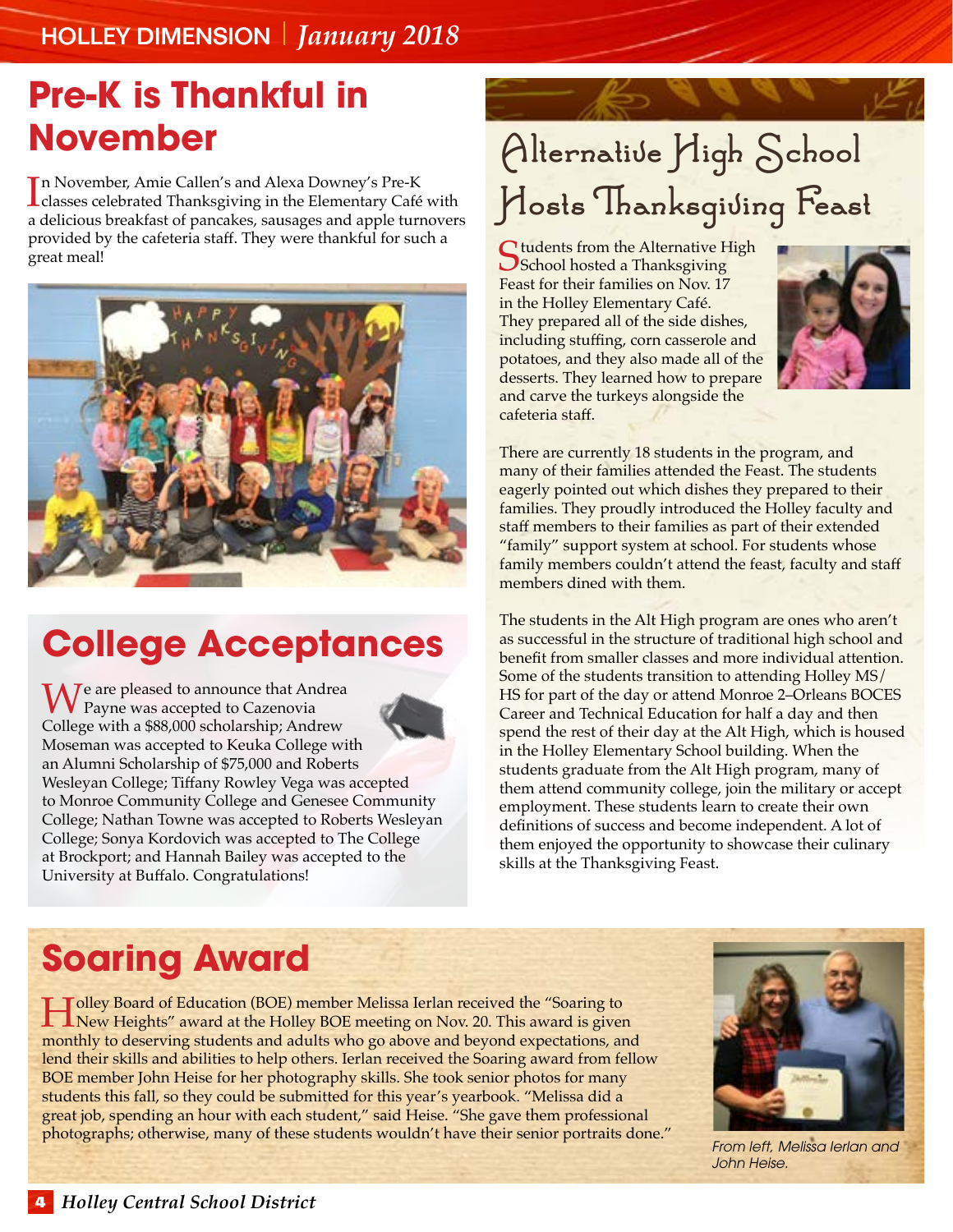### **Foreign Exchange Student Enjoys American Experience**



Lisa Kuehne, a foreign exchange student<br>
from Germany, is spending half a year<br>
the Usland of the form also astume to at Holley MS/HS before she returns to Germany in January. Lisa, 15, has been in Holley since September, but she is no stranger to the United States. This is her eighth trip to the States, but her first time in New York State. Her parents lived in Michigan for two years before she was born, so they have brought her back with

them on vacations to visit different states. She has been to California, Arizona, Utah, Florida and Washington. While she has been in NYS, she visited Niagara Falls, Buffalo and Rochester.

This is Lisa's first exchange experience and she is enjoying it. She is an only child, but her host family has elementary-aged children so she now has experience living with a larger family. She showed them European money and the kids were very interested in it. Lisa also shared some of her customs with her host family and made German food. She is looking forward to Christmas in the U.S. "I went shopping on Thanksgiving and Black Friday," she said. Lisa was counseled to set her expectations low for the exchange, but she said she hasn't been disappointed. "People in Holley, both in and out of school, have been so nice," she said. "They are interested in who I am and ask me lots of questions. My English has improved." She picks burgers as her favorite American food, thinks the prices are a little cheaper in the U.S., and feels safe in her adoptive country.

Lisa ran cross country for Holley for the first time in her life and really liked it. This is a sport that is not offered at her school in Germany, but she rides horses and dances ballet

outside of school at home. "I really liked running outside and the team spirit," she said of the Holley Cross Country team. "It's a different environment (running through the woods) than what I have at home. I really enjoyed Homecoming, too, because that is not an event at my school."

When she returns to Germany, Lisa will still have two-anda-half years of high school to finish before she goes on to a university or college. She hopes to study abroad while in college and aims to be a doctor one day. For her, being on the exchange in the U.S. hasn't been too much different than her life in Germany. She is required to take English, U.S. history and a math class while attending school in the U.S., and she will receive partial credit at home as long as she attains at least a C average in these courses. Lisa said that U.S. high school classes are easy for her because they are a repeat of information she has already learned. The exception is American history, which she said she did not know much about. She has also enjoyed taking art classes while she is here. "I love the drawing, painting and portfolio classes," she said.

Lisa hasn't been homesick, but she knows her parents miss her. "We FaceTime every two weeks or send each other messages," she said. "I know I am not missing them as much as they are missing me." She would like to come back to the U.S. for another visit.

Lisa encourages other students to do an exchange experience. "At home, you can only do it in  $10<sup>th</sup>$  grade, so it's a once in a lifetime opportunity," she said. "If you have the chance, you should do it. I've changed. I've become more confident and independent. You learn to keep an open mind and be open to new experiences."

### **Holley History Podcast**

*by Nick D'Amuro, Social Studies Teacher*

The Holley Social Studies Department has started their own podcast as of Nov. 16. A podcast<br>is a recorded set of media in which listeners can follow along. The subject matter of the show<br>forware on historical texts. Depart focuses on historical topics. Department members Mike Crissman, Nick D'Amuro, Dan Light, Sheena Hamiter, Matt Hennard and Mike Votry record episodes each month. Depending on scheduling, some episodes only include certain department members. The show is published once a month to the department's YouTube channel, which can be found by searching "Holley History" on YouTube. You can also access the episodes by following the podcast on the department's Twitter account @holleyhistory. The podcasts will be available through the district's website in 2018.

Currently, there are two episodes of the podcasts released. The first show covers a variety of topics from what is going on in the classroom to why history is such an important topic for our students to learn. The majority of the show focuses on what "listeners want to hear." Each episode is largely dedicated to answering questions that listeners submit to the members of the department. You can submit questions to the show via Twitter by tweeting them @holleyhistory or by emailing your questions to [holleyhistory65@gmail.com.](mailto:holleyhistory65@gmail.com) Tune in each month and learn something new!

**Our District's Mission**

 $W_{\text{staff and}}^{\text{e, the students, parents}}$ staff and community of the Holley Central School District, will work together to provide the opportunity and means for all students to acquire the skills, knowledge and attitudes to become responsible and productive citizens in a diverse and changing society. The ideal is to instill a passion for lifelong learning.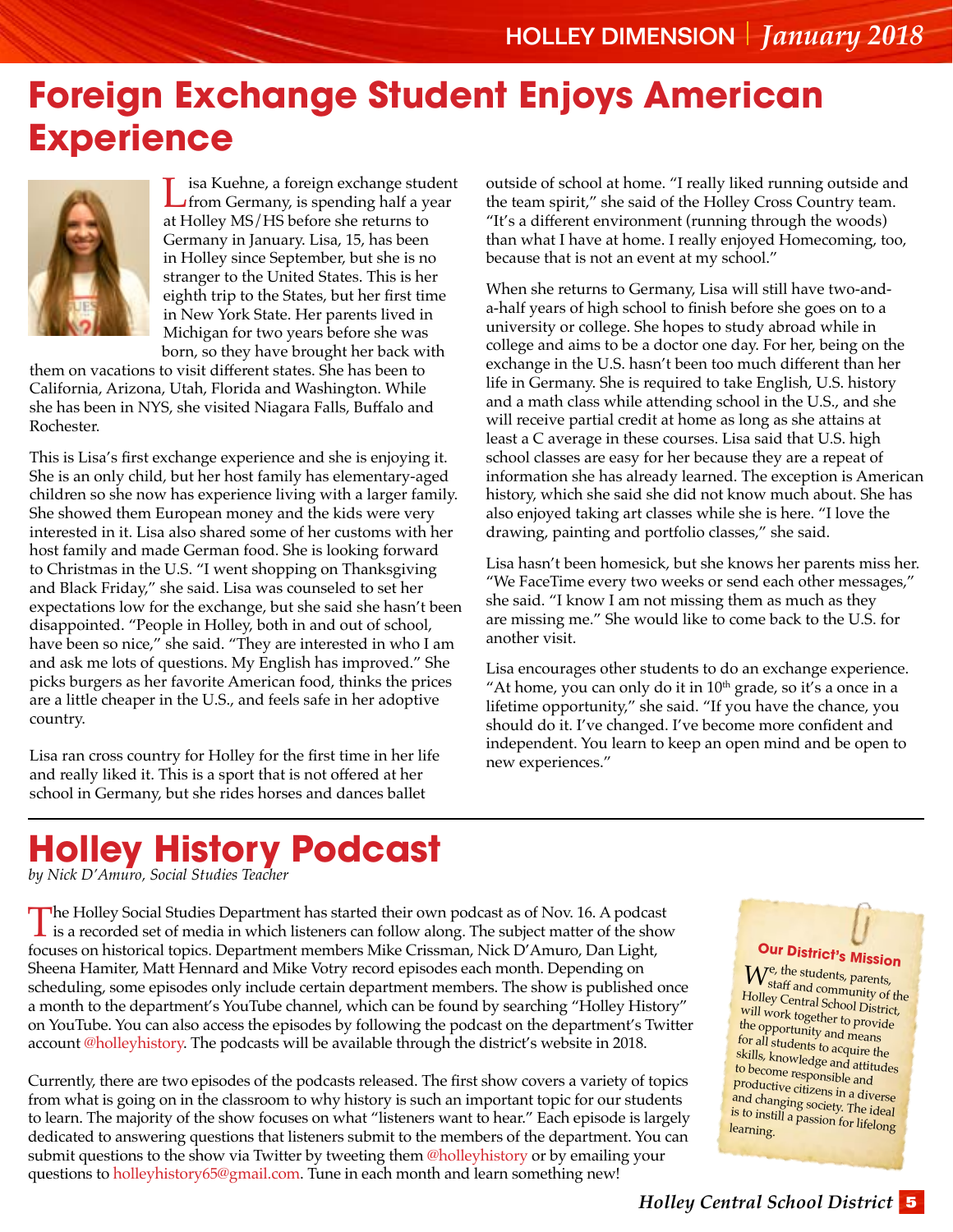### **German-American Author Speaks About WWII**

The Holley<br>
Humanities<br>
shopped class sponsored a visit from author Marlies Adams DiFante, who wrote the book "Queen of the Bremen" about her experiences being trapped in Germany during



World War II. DiFante, an American born to two German parents, spoke to students about being bullied for being an American in Nazi Germany. "We spoke German at home, so I considered myself German," she said. "When I was in Germany, I was called a 'dirty American.' After the war, when my family returned to America, we were shunned for being German." DiFante was torn between both her nationalities and discriminated against in each country.

DiFante explained the story of her family to students in grades 7-12 in the MS/HS Auditorium on Dec. 1. Her father was a German soldier during World War I. He came to America after the war was over, became an American citizen and worked as a winemaker. He visited Germany and met DiFante's mother, whom he married in 1932. They came to America and moved to Naples, NY, where he began working for Widmer Winery. Naples was a town that was populated by a lot of Germans. DiFante and her older brother, Peter, were born in America. In 1939, their mother was pregnant with their younger brother when she received news that her father was dying. The family decided to take an ocean liner to Bremen, Germany to visit him. A few weeks into their visit, Americans were ordered out of Germany, but when the family tried to board the ship to return to the U.S., they were refused passage because it was too late in Mrs. Adams' pregnancy. Two weeks later, all German borders were closed because Hitler declared war on Poland. The Adams family became prisoners of Germany.

DiFante's father obtained a job at a German prison. The family was not arrested because he was a former German soldier. He couldn't travel outside of the area he lived and worked in, but the rest

of the family could visit relatives in other parts of Germany. At this point in the war, the Nazis had taken over all transportation, financial institutions, and mass media, and all men were drafted into the military. Food (bread, horsemeat, oatmeal, salt and vinegar), fuel and soap were rationed. DiFante told the story of how they stood in line at the bakery at 6 a.m. three days a week, even though the bakery didn't open until 9 a.m., just to receive their rations of bread. Nazis walked into the bakery at any time and took all the bread they wanted, regardless of how many people were standing in line. "Families were starving," said DiFante. "People joined the Nazi party even if they didn't believe in it, just to feed their families. Jews and Germans were being persecuted at the same time. We didn't know anything about the concentration camps until the Americans liberated us at the end of the war. We only knew that if you spoke out against the Nazi party, you disappeared. We didn't ask where people went because that was forbidden, too."

Hitler Youth was an organization gaining power in Germany. Young people were taught how to use weapons. Boys went into the army and girls wrote propaganda letters to soldiers telling them that Germany was winning the war. "Once you joined, you had to inform on your neighbors and family members if anyone said anything against the Nazis," said DiFante. "We were asked to join the Hitler Youth, my brother and I, but once my mother told them we were American citizens, they didn't want us. We were considered enemies because we were American. I wanted to be German, not different, and I wanted to join Hitler Youth because that was what every German child was doing."

DiFante said that she and her brother were beaten up on the way to and from school because they were American. "No one helped us," she said. "We had to fight all the time." She told the story of her brother beaten by a boy whose father was in the Gestapo (the secret police of the Nazis). She used a broom to beat the boy off her brother. When the boy brought his father to their house to confront DiFante and her

brother in the presence of their parents, the boy's father made him apologize to the family and shake the siblings' hands. He told his son, "We want them here, we have them on watch. Leave them alone." The Nazis kept waiting for DiFante's family to make a mistake so that they could be arrested.

Frequently, the Nazis would call DiFante's mother to headquarters to check the family's paperwork about their citizenship and nationality, which would cause the family to lose rations each time. Because her mother had married a U.S. citizen, she lost her German citizenship. DiFante's younger brother was born in Germany, so he was automatically a German citizen, with a swastika placed on his birth certificate.

While they were living in Germany, the bombings began. DiFante explained the different types of bombs to students and explained that the only way to remain safe was to go into shelters and basements. Houses were blacked out so they wouldn't be a target for the bombs. Britain started dropping dolls and fountain pens that contained bombs in them. When children rushed out to pick up these items, they exploded, killing and maiming thousands of children. Because of this new war tactic, German families were ordered to send their children away for a year to live with relatives in remote villages to get them out of the cities, which were the primary targets for the bombs.

DiFante's brother was sent to live with their grandparents to work on their farm. Because they could not take DiFante, too, she was sent to live with an aunt, her father's sister. Her Aunt Lena was a Nazi informer, but DiFante's parents did not know that at the time. Everyone in the village was afraid of her aunt, so they shunned DiFante as well. "I was never so alone as when I lived with her," said DiFante, who was age 8 at the time. "I had no one to talk to, no friends. No adults helped me, even at school. I was ostracized and sat by myself in the classroom. My aunt hardly interacted with me and fed me the bare minimum; her pigs were fed better than me.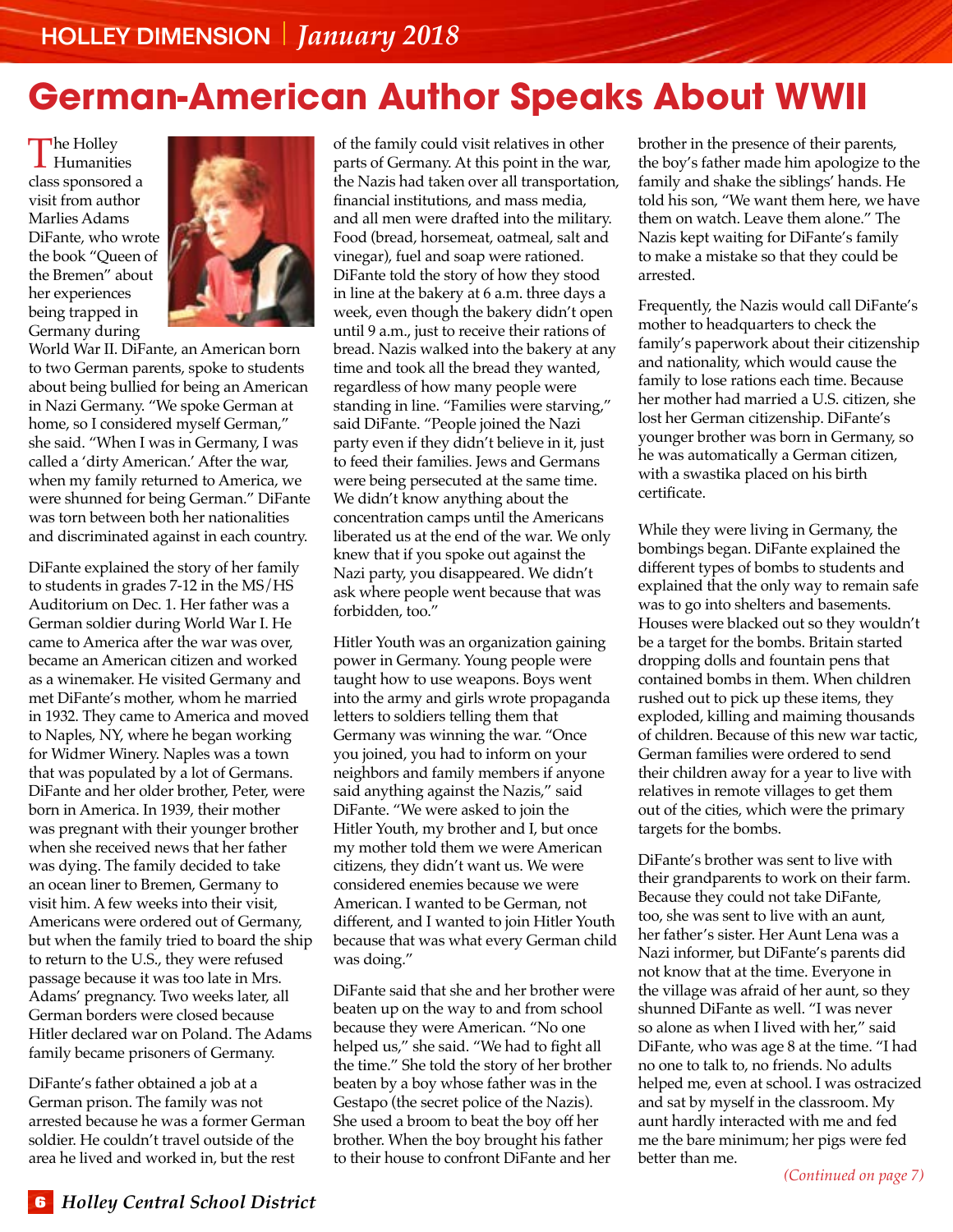#### **German-American Author Speaks About WWII**

She made me bathe the first day in front of Nazi officers, so that was the only bath I took for a whole year. I tried to clean myself up, but she stopped giving me soap after a while. My clothes weren't washed and I had lice. They would crawl all over my sheets, so I stopped sleeping in the house and went to sleep in the barn. My only friend was a cow. She kept me warm at night, and I talked to her and took great care of her." DiFante's aunt resented DiFante's father for leaving Germany and becoming an American, so she took her ill will out on his daughter. The aunt never sent a letter DiFante tried to send to her parents telling them of her terrible conditions; instead, the aunt wrote letters of lies to DiFante's parents, telling them how well she was doing and all the friends she had. The aunt lied to DiFante and told her the rest of her family was dead, that's why she received no letters. DiFante was devastated by this news, but she never lost her faith in God. She kept praying to be rescued. Once the year was up, DiFante's parents came to pick her up. It was then that they realized how bad the conditions were that DiFante was living in. DiFante said she was able to forgive her aunt years later. She told students, "Don't give up on God. If it wasn't for Him, I never would have made it through the war and those terrible conditions."

After the war was over, the family was not allowed to return to the U.S. until they had gone through a year of being checked out by the FBI. They returned to their home in Naples after seven years of being away, but they were treated by their community as if they were Nazis. Many neighbors thought they went to Germany to stay safe during the war, not realizing that the family had suffered through the war, too.

DiFante used her story of hardship during WWII to deliver an anti-bullying lesson to Holley students. "Don't make fun of someone for the clothes they wear, how they smell, what they look like," she said. "You never know what they are going through at home. Look at what happened to me – I was in circumstances out of my control."

### **Geometry in Construction Class**  Off to a Good Start

I Solley's Geometry in Construction class helps students learn how math concepts can be applied to real-world problems to create solutions. Once again, this year's class will take the geometry skills they are learning and apply them to building a small house for Second Wind Cottages in Newfield, NY. Second Wind Cottages is a rescue mission that provides one-man shelters to homeless men.

Math teacher Russ Albright and Technology Teacher Tim Rogers co-teach Geometry in Construction, with students rotating between math days and building days each week. "At first, students were fighting learning geometry, but now that they see how it's applied and they've had a chance to use it, they're settling in to learning it," said Albright. The nine sophomores and two seniors enrolled in this class have already built the platform that the structure will be staged on before the structure is dismantled and transported to Second Wind Cottages to be installed permanently. Students have also built the walls for the structure and will work on the trusses in the spring. "We approached the building stages a little differently this year," said Math Teacher Russ Albright. "We realized that trying to build the walls and trusses last spring, which we worked on outdoors, was very dependent on the weather. Those were large projects to accomplish in a short period of time. We have to deliver the house in May, so we decided to start working on the walls in the fall to alleviate some of that pressure, in case the weather didn't cooperate with our plans." In the spring, the class will be taking a field trip to Matthew & Fields Lumber to see how they build trusses.

This winter, students will be using their knowledge of slope to design and build four sets of small stairs for the Elementary School, so Pre-K and kindergarten students are better able to reach soap dispensers in the bathrooms and Smartboards in the classrooms. "Last year, students constructed stairs, but because the shelters are all on one level, we couldn't use them," said Albright. "While this exercise helped them use their knowledge of geometry to build something tangible, students were disappointed that the stairs couldn't be used by anyone. This year's class is really excited to be able to work on a project that will help other students."

Albright said that the results from last year's Regents Exam in Geometry show that the passing rate was up by 20 percent for Holley students. Last year was the first year the Geometry in Construction class was offered, so in addition to the satisfaction of completing a community service project, students also felt the success of passing the exam.

After this year, Second Wind Cottages will be full, so the 2018-19 Geometry in Construction class will be looking for a small project to work on in the community. If you have a suggestion for their next project, please contact Russ Albright ([ralbright@holleycsd.org](mailto:ralbright@holleycsd.org)) or Tim Rogers ([trogers@holleycsd.org](mailto:trogers@holleycsd.org)).

### **PTSA News**

Just a reminder that the Pick a Reading Partner (PARP) program ends on Jan. 5,<br>with the assembly on Jan. 12 to announce our winners of the limo ride that will **Tust a reminder that the Pick a Reading Partner (PARP) program ends on Jan. 5,** take place on Jan. 17.

The PTSA would like to thank everyone for their continued support of the Scholastic Book Fair, Holiday Gift Shoppe and Membership Drive.

Happy Holidays from the PTSA!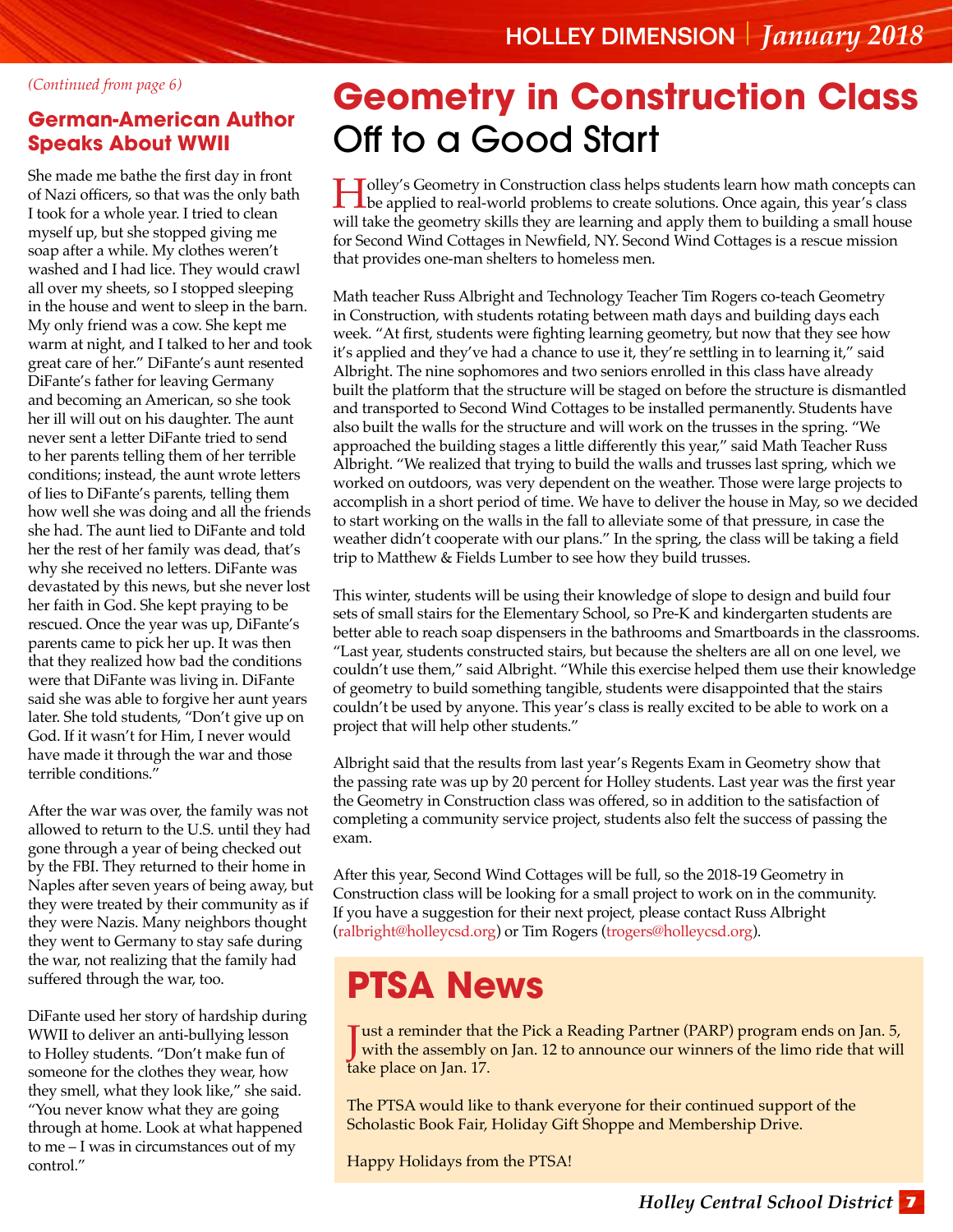### **Holley Student Spends Year in Hungary**

**H**olley senior<br>Dil elle enert DiLella spent her junior year in Hungary as part of the Holley Rotary Club Exchange program. She encourages other students to participate in



*From left, Lara Braun with her host sister, Nina DiLella.*

the exchange program, too. "It's the most learning- and education-based program for exchange," she said. "The screening process to be an exchange student, as well as to host an exchange student through Rotary Club, is very tough. I made a lot of good friends through the experience. I didn't have any preconceptions before I went to Hungary. I really liked the Hungarian people, and I felt safe and welcomed in their country."

Nina gave a presentation to the Holley Board of Education in September about her Rotary Club Exchange experience. She showed off the pins she wore on her blazer that she had received from other students. Each student makes pins to represent themselves and their countries and then exchanges them at Rotary Club events.

Nina divided her year between staying with two host families. The language barrier was difficult at first, but it got better the more she was immersed in the culture. She shared American customs with her host families, such as cooking

mac and cheese and Thanksgiving dinner, carving pumpkins and making snowmen. Hungary hadn't experienced snow for 50 years, so Nina joked that she brought it with her from the States. She learned the Hungarian customs of receiving candy in her shoes from Santa on Dec. 1, decorating Christmas trees with lighted candles and receiving Christmas gifts from her host parents on Dec. 24. She learned a lot of Hungarian recipes, too. "I really like their soups and I love stuffed cabbage!" said Nina. She found the Hungarian people to be very superstitious, such as believing that people can get sick if they go outside with wet hair or that women can't be firefighters. "I did have to defend myself against some of their stereotypes of Americans," she said. "Hungarians thought that all Americans would be fat, lazy and pro-Trump, and not know much European history. They were very surprised that I knew so much European history because they didn't realize how much time American students spend studying it in school. I also told them that we actually have more homework than they think."

Nina's school in Hungary was in a bigger district, in a multi-floored building, which was a new experience for her. She was considered a freshman, attending a school that was focused on languages. She stayed with her freshman class most of the day as they rotated through subjects together. Nina attended 16 Spanish classes a week and also learned Hungarian. Spanish and physical education were the only classes she took in Hungary that counted towards her credits for graduation from Holley. She kept herself on track for graduation by taking advanced math and science courses prior to her junior year, taking English this past summer, and doubling up on her social studies courses this year. She hopes to major in Human Resources in college and eventually become an administrator in a hospital.

While Nina was in Hungary, she did a Eurotour and visited France, Italy, Vienna, Germany, England and Switzerland. She also went to Budapest often because it was nearby. "I felt like I traveled through most of Hungary," she said. "I traveled a lot by train and bus because my host family had only one car. I did a lot of walking, which is not how we travel in the U.S. I had weekend experiences with the other Rotary Club students every two months, which was really fun."

Nina's family is currently hosting Lara Braun, an exchange student from Switzerland. "I'm a better host because I've done the exchange experience," she said. "I liked the challenge of being on exchange. I became more independent. I was homesick, but I tried to stay in touch with my family every two weeks in the beginning. It slid to once a month after a while, just because I was so busy. I would encourage others to do the exchange experience. I think a month abroad should be required for everyone, although I don't think most students are ready to do it until they're at least college age. This exchange really expanded my worldview. I would like to go back to Hungary for a visit."

### **AMPED Class Fieldtrips**

*by Jim Di Sessa, Business and Computer Education Teacher*

The Algebra, Manufacturing, Production, Entrepreneurship<br>
& Design (AMPED) class recently went on two fieldtrips<br>  $\frac{1}{2}$ to see how what they're learning in class applies to the business world. Their first visit was to CooperVision, where they learned the steps this company has taken to improve their manufacturing process to make it leaner. Employees who gave the tour to students discussed how they are constantly looking for ways to improve their processes. This visit enabled students to see how a "real" company applies some of the topics that we have discussed in class.

Students next went to Rochester Institute of Technology (RIT) to participate in the Toyota Production Systems Lab. They worked on an assembly line that manufactured long boards. They evaluated the assembly process and made changes to improve the number of quality products produced. Their changes resulted in a 40 percent increase in production. They also participated in another simulation. Students ended their visit to RIT by enjoying a meal in the dining hall, giving them a taste of what college life is like.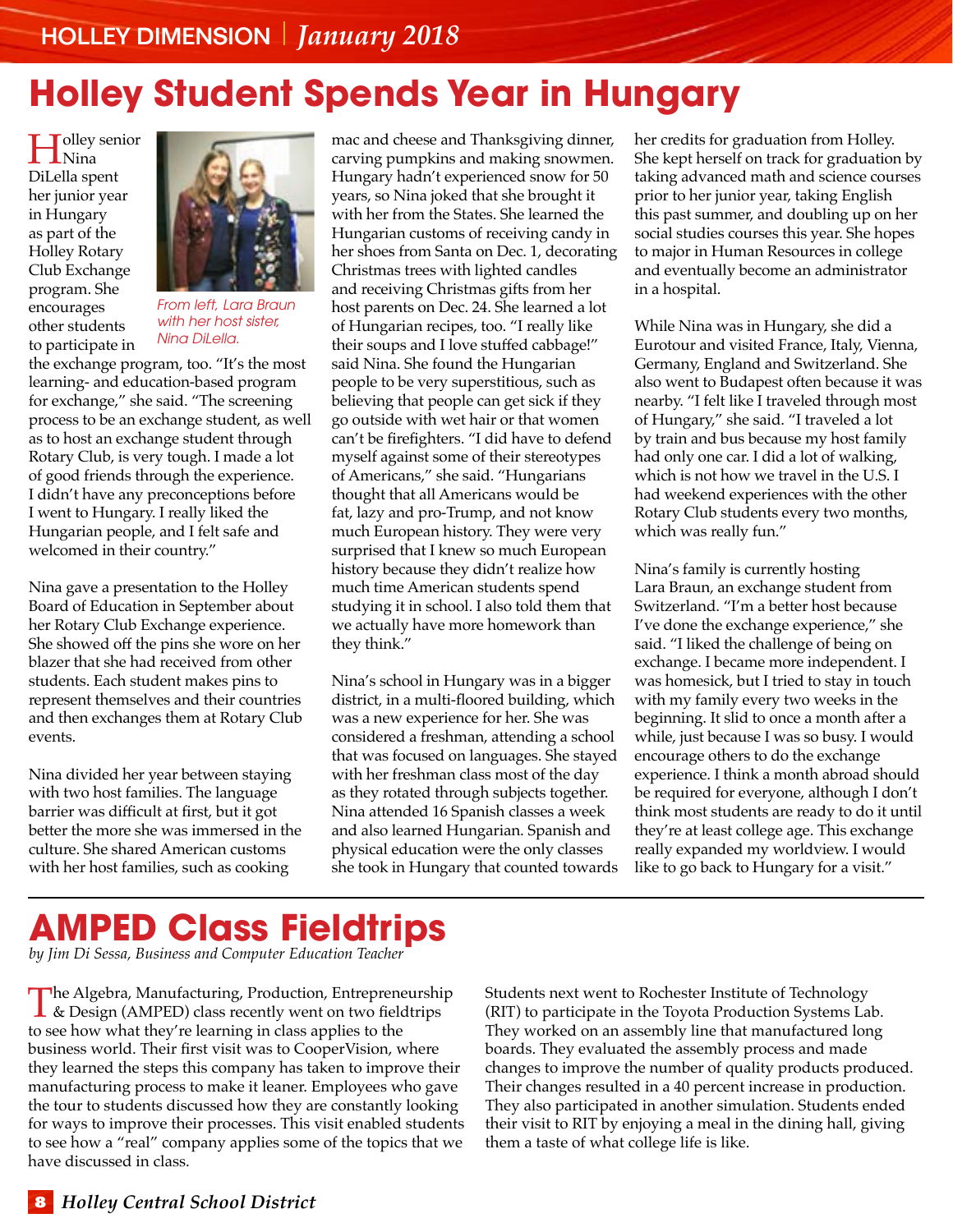### **Holley Announces First Quarter Honor Roll for MS/HS**

The Middle School/High School has<br>announced the honor roll and high<br>has a small for the first maghine a spiral honor roll for the first marking period. High honors are for all students who maintain a grade average of 89.5 percent or higher. Honors are for students who maintain a grade average of 84.5 to 89.4 percent. The following students received these honors.

#### **HIGH HONOR ROLL**

**Seventh Grade:** Riley Allen, Mathew Barlow, Morgan Blosenhauer, Rayelle Bonacci, Drew Carlston, Erin DeFrank, Harriet Emery, Mason Hill, Tia Hoffarth, Hunter Kaminski, Sarah Kelly, Shannon Kelly, Hunter Kennedy, Sara Kingdollar, Roman Odeychuk, Casey Onisk, Samantha Pardee, Evan Press, Ava Quincey, Elise Quincey, Katelyn Randall, Ryan SanFilippo, Joseph Silpoch, Lydia Sprague and Timothy Warney.

**Eighth Grade:** Kirsstin Althoff, Harleigh Andrews, Cora Bennage, Adriana Botello, Brooke Boyko, Kalen Brady, Jordan Bull, Thomas Dobri, Cambrielle Engert, Hope Falls, Kira Gantman, Breanna Girangaya, Hanna Guck, Ethan Hudzinski, Kaitlyn Johnson, Rachel Kinsey, Alexander Knopp, Nicolas Mandigo, Grace McKeon, Mason Neale, Broek Ostrom, John Patt, Libbie Pecora, Leah Rheinwald, Deanna Schubmehl, Abigail Tanis, Alexis Taylor, Kylie Towne, Riley Weaver, Emily Webster and Brodie Wright.

**Ninth Grade:** Karl Biedlingmaier, Abigail Bubb, Julia Buck, Amya-Omar Cancino, Kasey DeFrank, Andrew Drechsel, David Farruggia III, Jayden Gibaud-Mastowski, Brandi Heffernan, Rachael Howard, Arrianna Ianello, Erin Kelly, Allison Lyndaker, Shashona MacPhee, Kayleigh Neale, Nathan Nothnagle, Halee Passarell, Summer Roselli, Jakob Silpoch, Allyson Skehan, Hayley Skidmore, Madelyn St. John, Peyton States, Michael Stoll, Annalise Tinkous, Antonio Torres, Callie Updike, Parker Walker and Jordan Wright.

**10th Grade:** Sierra Apicella, Mikaela Auch, Amber Bartel, Ally Benson, Kamryn Berner, Autumn Bieber, Morgan Cary, Laura Ellsmore, Damian Gamble, Brian Gay, Megan Harrington, Sarah Harrington, Regan Hodge, Tyler Jones, Rachel Killian, Bradley Kingdollar, Janelle Miles, Kohl Morgan, Grant Moy, Olivia Radford, Victoria Rich, Malachi Rowcliffe, Tyra Shepherd, Nathan Silversmith, Cody Tanis, Rachael Vanelli and Kristina Yaroshchuk.

**11th Grade:** Erik Balys, Sebastian Bartholomew, Elijah Bibby, Emily Bibby, Ethan Bibby, Jocelyn Cervone, Jeremy Crandall, Megan Donohue, McKenzie Hill, Michael Klimchuck, Abrianna Kruger, William Lavender, Xi Lin, Shawna Lusk, Madison Marsh, Ericka Mendoza, Emma Morlino, Gregory Morrill, Daniel Norman, Cheyan Palmer, Peyton Sargent, Lexianne Seewagen, Matthew Skehan, Julia Smith, Abigail Williams, Michaela Williams, Corina Wright, Anastasiya Yaroshchuk and Ryan Zadorecky.

**12th Grade:** Liam Anderson, Ryan Andrews, Hannah Bailey, Patrick Bower, Lara Braun, Diana Castillo, Briana Colucci, Matthew DeSimone, Nina DiLella, Brandon Dillenbeck, Jacob Downey-Cruz, Alassia GianCursio, Allison Howard, Kelsie Johnstone, Kennedy Jones, Emma Kennedy, Ava Kohut, Tabitha Kolb, Sonya Kordovich, Lisa Kuehne, Samual Lammes, Alexander Lane, Jacob Lang, Dalton Major, Hunter McMillion, Rachel Miconi, Alexis Milazzo, Alexandra Miller, Andrew Moseman, Melanie Norman, Madison Papaj, Michael Passarell, Andrea Payne, Alexis Penna, Kamryn Penna, Melody Purtell, Tiffany Rowley Vega, Nicholas Schutz, Jessica Sedore, Noah Shipe, Salvador Solis, Corrine Spychalski, Dakota Thompson, Dalton Thurley, Anthony Tomassetti, Nathan Towne, Anthony VanLogten, Hanna Waterman, Angela Weaver, Kayla Wilson and Alexis Younes.

#### **HONOR ROLL**

Seventh Grade: Lily Bartlett, Elizabeth Clark, Emma Downey, Ryan Frank, Christopher Lyndaker, Cecilia Merriam, Jesse Patterson, Catalina Solis-Escamilla, Lily Sprague, Andrew Thomas and Trent Wright.

**Eighth Grade:** Alexis Blosenhauer, Hunter Daly, Ashanty Gonzalez, Brookelynn Kruger, Erik Lang, Emma Lavender, Hailee McGuire, Robin Strait, Exavier Valentin and Breeonna Vargas.

**Ninth Grade:** Makayla Famoly, Ariana Hanson, Isabella Jenks, Journee Mastowski, Alexandra Mendoza, Skyla Milazzo, Jazmin Mounts, Rylee Secor, Cody Thorne, Evan Towsley, Allison Trowbridge, Charles Turpyn and Evan Valentine.

**10th Grade:** Tia Brien, Nicole Bull, Roberto Castillo, Frank Flynn, Joseph Franzese, Nicole Gardner, Jade Hoffarth, Connor Kaminski, Nickolas Kinmond, Ryan Lang, Taylor LaPlante, Donald Miller III, Ruth Miller, Autumn Moy, Ava Parr, Halle Shepherd, Gabriel Smith, Emilie Strayer, Ethan Waldron and Nicholas Wolf.

**11th Grade:** Brett Baxter, Jocelyn Chilton, Sarah Klatt, Landon Mastowski, Hunter Mclean, Joel Moore, Nicole Mrzywka, Alicia Osborne, Robert Peters and Amanda Valerio.

**12th Grade:** Lindsey Allen, Michael Bianchi, Paige Brimacomb, Aaron Brown, Khrystta Conrad, Paige Dolliver, Hannah Fichter, Alexis Gamble, Brian Gates, Delilah Grathouse, Sarah Kau, Breanna Laurer, MinWoo Lee, Jeremy Mallett, Steven Morgan, Kassandra Norman, Jamie Scheiber, Daniel Sonera, Brendan Stevens and Jacob Vania.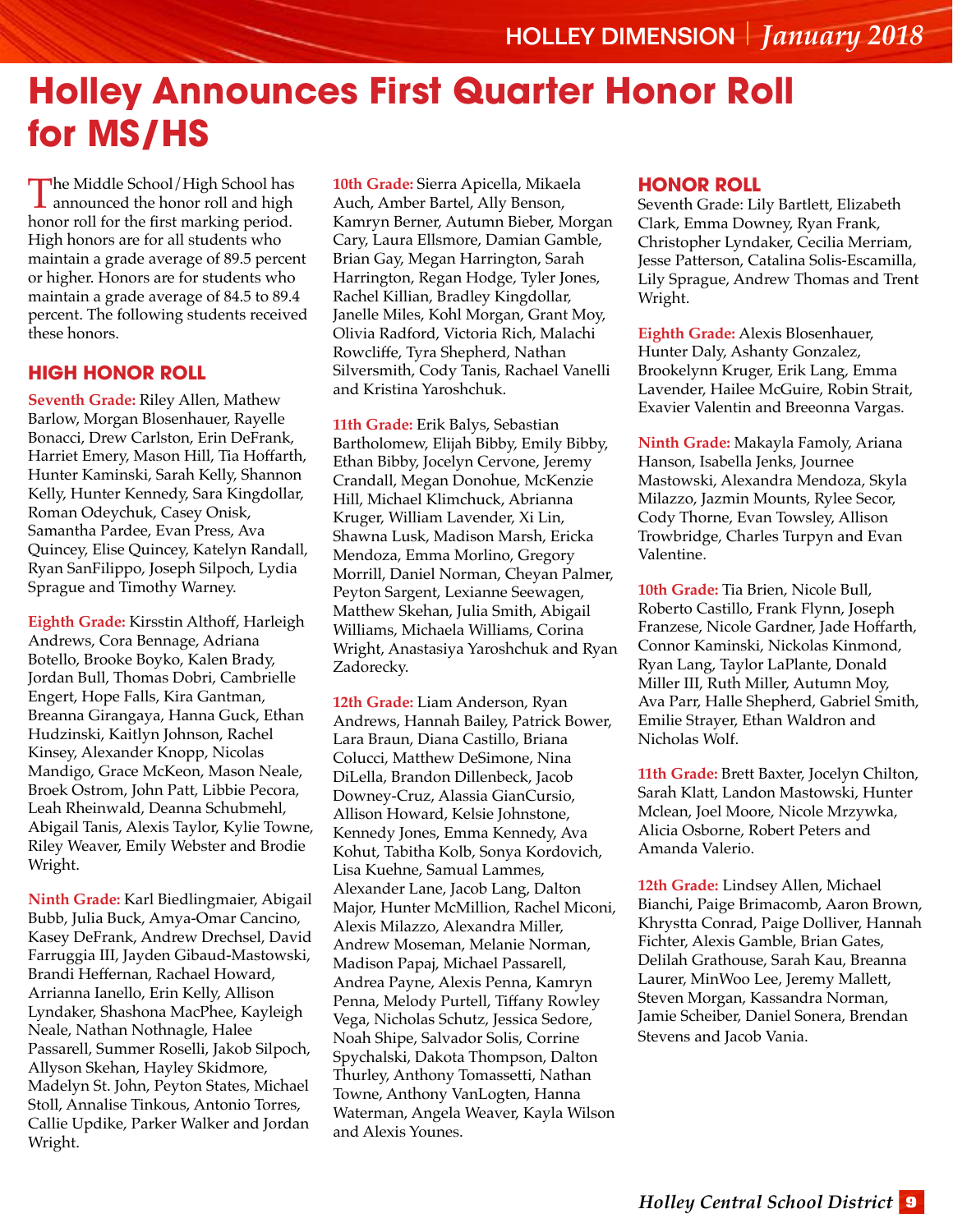### **National Honor Society Induction Ceremony**

The National Honor<br>Society (NHS)<br>Industion Generation Induction Ceremony occurred on Nov. 16. Sixteen students were inducted based on their application to the faculty selection committee and maintenance of a 90 percent or higher academic average. The students must demonstrate the four



qualities of NHS membership: character, scholarship, leadership and service.

The ceremony began with current NHS members in their black gowns leading a candlelight procession down the main aisles of the High School Auditorium. New inductees were called down to the front of the auditorium before changing into their gowns. The new inductees then joined the current NHS members on the stage. The current NHS officers lit the ceremonial candles and described each of the qualities of membership. When the inductees' names were announced, one by one, the students shook hands with Principal Susan Cory, received their membership certificate and signed their names in the book that maintains a record of every National Honor Society inductee since 1938. Superintendent Robert D'Angelo distributed the membership pins to the students' family members. The new inductees ended their procession across the stage by being pinned by their family members.

The guest speaker at the Induction Ceremony was John Grillo, a retired physical education (PE) teacher. For 31 years, Grillo taught PE and coached tennis and wrestling in the district. Grillo admitted that he was not a member of NHS when he was a student. "I had three of the tenets, but I didn't have scholarship," he said. "It motivated me to do well in college." He went on to earn three degrees and worked in education for 42 years. Grillo told students, "Do not be content with where you are now. Continue to grow and improve, aim high and climb the ladder to success in your field. Stay motivated; don't cave to senioritis. Earn a great education, obtain a good job, and be a great parent or spouse."

#### **New NHS inductees are:**

**Seniors:** Nina DiLella, Jacob Lang and Angela Weaver.

**Juniors:** Emily Bibby, Jocelyn Cervone, Megan Donohue, McKenzie Hill, Abrianna Kruger, William Lavender, Shawna Lusk, Madison Marsh, Ericka Mendoza, Gregory Morrill, Lexianne Seewagen, Julia Smith and Anastasiya Yaroshchuk.

#### **Current NHS members are:**

**President:** Matthew DeSimone **Vice President:** Madison Papaj **Secretary:** Jessica Sedore

**Treasurer:** Hanna Waterman

**Members:** Patrick Bower, Briana Colucci, Brandon Dillenbeck, Jacob Downey-Cruz, Allison Howard, Alexander Lane, Andrew Moseman, Melanie Norman, Michael Passarell, Andrea Payne, Alexis Penna, Dakota Thompson, Dalton Thurley and Nathan Towne.

### **Counseling** *News*

#### **Get Ready, Juniors!**

Now is the time that juniors should start thinking about plans after graduation. Before the holiday break, counselors met with juniors to discuss their PSAT results, and they created accounts on [www.collegeboard.com](http://www.collegeboard.com) and [www.actstudent.org](http://www.actstudent.org) for SAT and ACT registrations. The Counseling Department website lists SAT/ACT prep sites. Career exploration and completion of college applications is ongoing.

#### **Seniors Tip!**

Students planning to apply to **four-year**  colleges will need to complete their applications **ASAP**. Those students planning to attend **two-year** colleges should be making appointments to take **placement tests** and meet with advisors if they have already applied and been accepted. If you plan on attending a college out of state, some colleges require you to take an accu-placer test. Please contact your college directly for admission requirements.

#### **Scholarships**

Scholarships are posted on our website on a rolling basis at [www.holleycsd.org/scholarships/](http://www.holleycsd.org/scholarships/). There's a list of scholarship search sites located on the website as well. To access these sites from the Holley website ([www.holleycsd.org](http://www.holleycsd.org)), click the **Departments** heading, select **Counseling**, and then click **Scholarships Search Sites**. A list of search sites displays for your review. Please pay particular attention to the deadlines, and allow enough time to mail the applications. Most scholarships require an online application. Also, many colleges offer scholarships through their own websites. If you need a paper application, please see Kristina Tese in the Counseling Office. Good luck!

#### **Free Application for Federal Student Aid (FAFSA)**

Seniors who plan on attending college must complete the FAFSA forms ASAP at [www.fafsa.ed.gov](http://www.fafsa.ed.gov).

Best of luck on your exams on Jan. 22-26!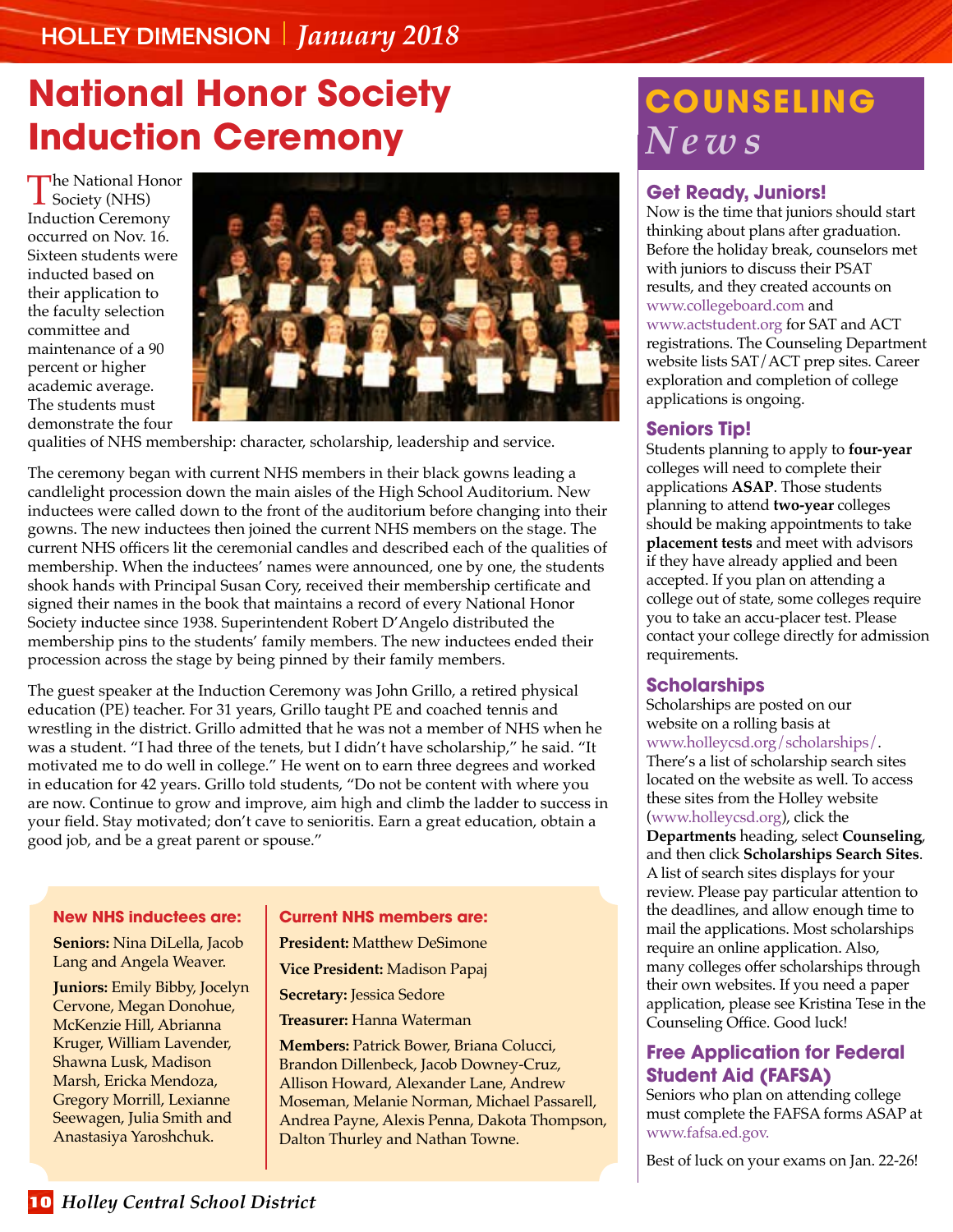### **Students of the Month for November**

Holley Central Schools recognizes Students of the Month in grades K-12. Elementary students are nominated from each classroom, and middle and high school students are nominated in each subject area, all on a monthly basis. Each student receives a certificate with their photo on it and the nomination from their teacher written on it. The certificates are also displayed in the glass display case outside the MS/HS Library and then filed in a binder in the MS/HS Main Office. Pictures of the elementary students are displayed in the hallway near the Elementary Library and archived in a binder in the library.

Once each month, students of the month from grades K-12 have breakfast together with the principals in the Elementary Café or MS/HS Dining Hall (location rotates monthly). Breakfast is supplied by Food Service Director Vickie Scroger and her cafeteria staff.

Congratulations to the following students who were recognized as students of the month for November: Lauren Fredendall, William Butler, Caiden Murray, Anabelle Moore, John Blosenhauer, Atlas Kruger, Trent Walker, Jack Newman, Aiden Robins, Veronica Flow, Addison Probst, Brianna Heberle, Marlenni Rodriquez, Elena Girangaya, Liana Robb, Grant Smith, Allyssa Jones, Allison Merle, Koryn Neale, Olivia Mayes, Jasmine Apicella, Carter McGuire, Kayla Neale, Jared Bowen, Brielle Carpenter, Aryanna Mogle, Reece Passarell, Caden Griffin, Peyton Sargent, Melanie Norman, Charity Ambeau, Shashona MacPhee, Nina DiLella, Corrine Spychalski, Kayleigh Neale, Morgan Blosenhauer, Kiana Haughton, Amanda Ryan, Rachel Kinsey, Hope Diaz, Ally Benson, Nick Schutz, Jeff VanOrden and Brian Gates.





### **Educational Opportunity Program at GCC**

#### **Services Provided**

The Educational Opportunity Program (EOP) at Genesee Community College (GCC) provides academic and financial support for students to guide them through the rigors of their college experience. Students in the program will experience:

- Educational and career development workshops
- Individual and academic counseling
- Free and unlimited tutoring services
- Financial assistance and advisement

#### **Eligibility**

To be eligible for admission to EOP, a student must:

- Be a New York State resident for 12 months prior to enrollment
- Qualify as financially disadvantaged (see table at right)
- Be a first-time, full-time student (no prior college)
- Have a high school degree with an average between 70-83 percent, or G.E.D.

#### **EOP FINANCIAL GUIDELINES 2017-18**

for students first entering college on or after July 1, 2017

| <b>Household Size</b><br>(including head of household)               | Total Annual Income In 2017<br>Calendar Year |
|----------------------------------------------------------------------|----------------------------------------------|
|                                                                      | \$21,978                                     |
| 2                                                                    | \$29,637                                     |
| 3                                                                    | \$37,296                                     |
| 4                                                                    | \$44,955                                     |
| 5                                                                    | \$52,614                                     |
| 6                                                                    | \$60,273                                     |
|                                                                      | \$67,951                                     |
| 8                                                                    | \$75,647 *                                   |
| * Plus \$7,696 for each additional family member in excess of eight. |                                              |

#### **How to Apply**

Due to funding constraints and demand, GCC is limited to capping EOP enrollment to 100 students on a first come, first serve basis. Please fill out GCC's application for admission and check the appropriate box to indicate your interest in EOP. To find out more about the application process, please contact one of the EOP counselors:

- Katie Brown at [kmbrown@genesee.edu](mailto:kmbrown@genesee.edu)
- Jeff Reyngoudt at [jcreyngoudt@genesee.edu](mailto:jcreyngoudt@genesee.edu)